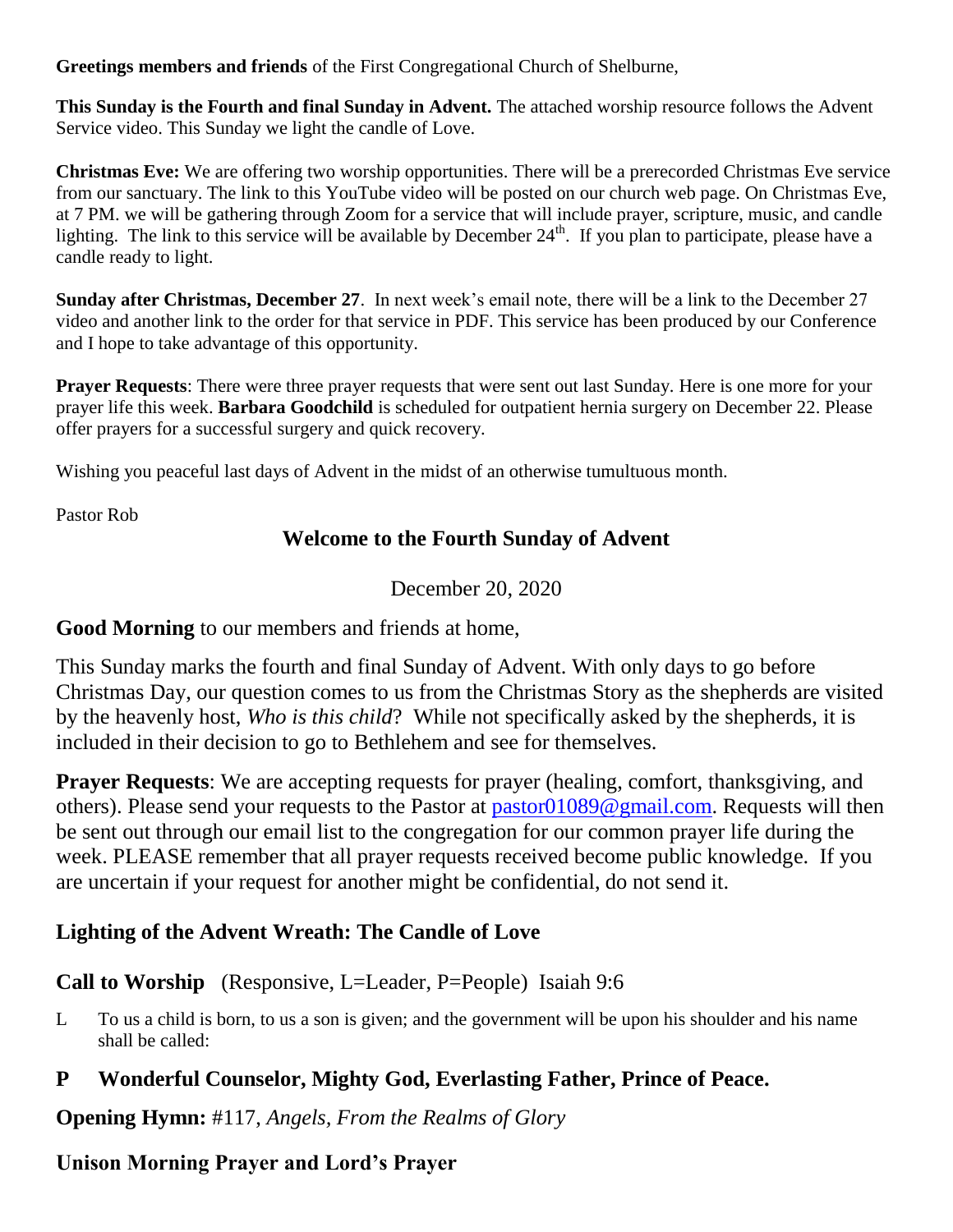**As a mother loves her son, so, O God, do you love your creation and your people. As a father reaches out to his children, so, O God, do you reach out to us. As you reach out to us in love, we pray for your gifts of the Holy Spirit that we may be renewed for ministry in the name of Christ, who taught us to pray saying…***Our Father, who art in heaven, hallowed be thy name. Thy kingdom come, thy will be done, on earth as it is in heaven. Give us this day our daily bread and forgive us our debts as we forgive our debtors. And lead us not into temptation but deliver us from evil. For thine is the kingdom and the power and the glory forever. Amen.*

### **Prayers of the People**

Loving God, to you be all honor, glory and power, to you be all praise and thanksgiving. For without your love, without your compassion, without your desire to reach out in the person of Jesus of Nazareth and without your gift of the Holy Spirit, we, your children, would be lost, far from home, without hope and unsure of your love. And I wonder, O God of love, how I have responded to the blessings I thank you for. I wonder how often I have been a disappointment, how often your love became a love of sadness at my foolishness, my arrogance and ignorance all rolled into one,

with a touch of bitterness and a clever show of condescending contempt for my sisters and brothers. I wonder, O God of love, how often I have confessed that like your Apostle Paul "I do not understand my own actions. For I do not do what I want, but I do the very thing I hate." I wonder why it is I understand who is my neighbor, and then pretend that they are not important. More times than I wish to remember. And you, God of love, ask a different question, you ask, *do you love me*? Do, I love you? Yes, Lord, I do, at least I desire in my heart to love you. And then you say, as you did to Peter, *then, feed my sheep*. If I feed the hungry, clothe the naked, comfort those who mourn, bring cheer to the broken of heart, does this then mean I love you?" *Yes*, you say, to tend to the needs of all those who are in need, those beyond your family and friends, beyond your neighbors and your community, *to the ends of the earth*, you say. To the least, you say. How often, I wonder have you been disappointed in the small pickings my love for you has produced. Grant, O God, that my love for you may bear more fruit for the building up of the body of Christ, for the coming of your Kingdom, for bringing a little more of your love into this world. Do I love you? Yes, Lord, you know that I do. And more than that, I know that you love me. I rejoice in your love, I sing your praises for this love, I cannot count the ways that your love has touched me, in plenty and in want, in sickness and in health, in my joy and in my sorrow, Your right hand holds me, and even my darkness is not dark to you. Your love brings its own light that lifts me up and sets my feet on solid ground and lights the way before me. To live into your love is to feel your arms around me, to live into your love, to know that I am where you desire me to be, that I am listening for your prompting voice, and that I have taken hold of the gifts of your Holy Spirit. To live into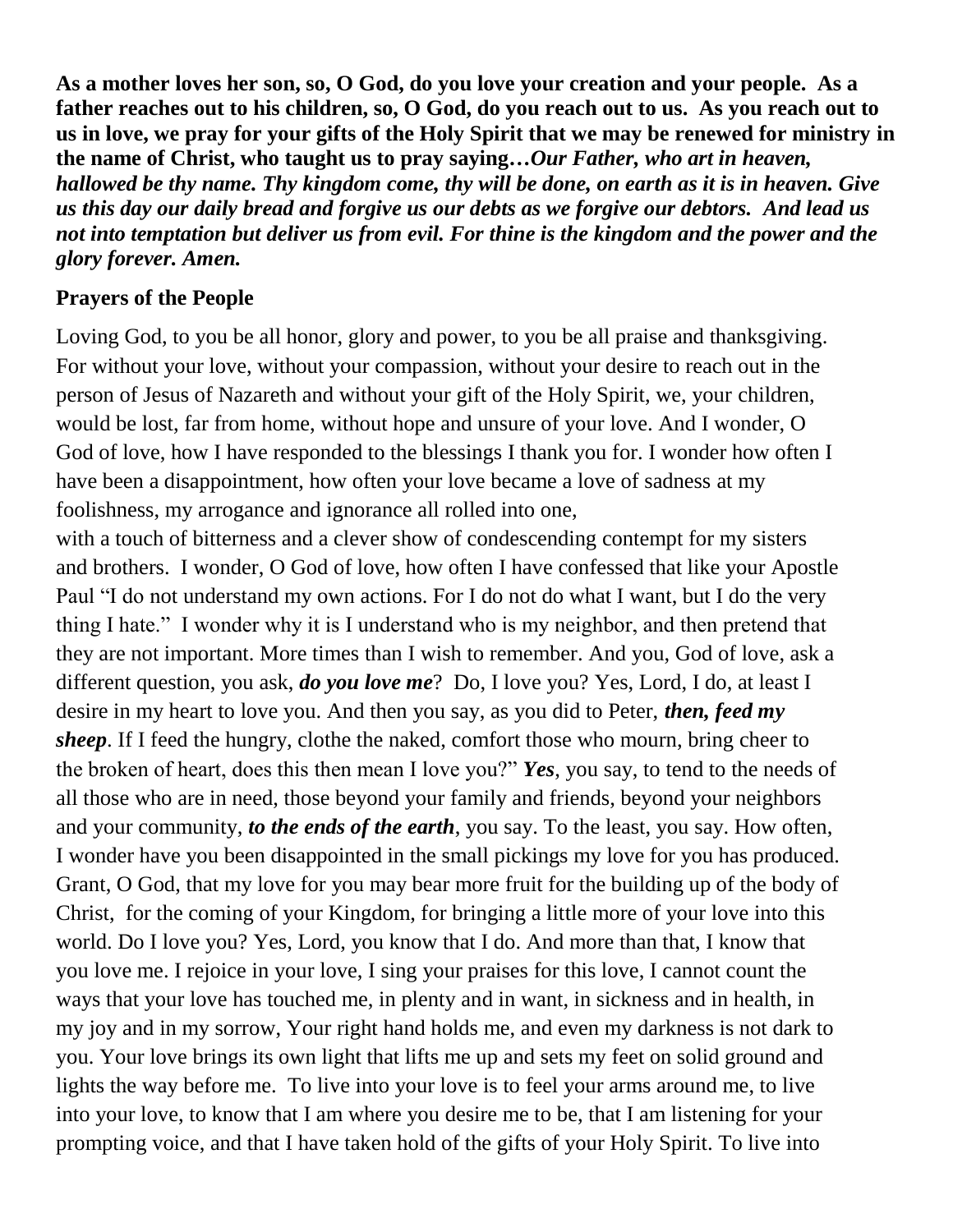your love, is to love those around me, those I know, those I shall never meet, those whom you love as you love me. To live into your love is to feed your sheep, wherever I may find them. Do I love you? Yes, Lord, and I know you love me.

So, hear these my prayers, for those we love, for those we do not know and who work on our behalf, for those in need, even to the ends of this earth…. Gracious God, who loves us and all the rest, we know that all things are possible with you, even to bring our love beyond the places it is usually kept. These prayers we offer in Christ's name, Amen.

# **Scripture Reading:** Luke 2:8-15

One of the most familiar biblical scenes is that of the shepherds in the fields outside of Bethlehem and the arrival of the heavenly host. Over the centuries, artists have portrayed that passage, musicians have created compositions based on it and carolers sing about it every year. The image that is often brought to mind is the shepherds looking up at one angel surrounded by the glowing figures of hundreds, even thousands more. The shepherds, after listening to the angel and hearing the song of the heavenly host, decide to make the journey to Bethlehem to see for themselves who this child is.

In that region there were shepherds living in the fields, keeping watch over their flock by night. Then an angel of the Lord stood before them, and the glory of the Lord shone around them, and they were terrified. But the angel said to them, "Do not be afraid; for see - I am bringing you good news of great joy for all the people: to you is born this day in the city of David a Savior, who is the Messiah, the Lord. This will be a sign for you: you will find a child wrapped in bands of cloth and lying in a manger." And suddenly there was with the angel a multitude of the heavenly host, praising God and saying,

> "Glory to God in the highest heaven, and on earth peace among those whom he favors!"

When the angels had left them and gone into heaven, the shepherds said to one another, "Let us go now to Bethlehem and see this thing that has taken place, which the Lord has made known to us."

Here ends the scripture lesson for today.

**Sermon:** *The Questions of Advent: Who Is This Child?*

This sermon may be viewed in this Sunday's YouTube video. The link to this video may be found on our web page, shelburnechurch.org.

**Hymn:** #116, *Angels We Have Heard on High*

**Benediction:** Handley C.G. Moule, 1841-1920

The blessing of the Lord rest and remain upon all his people, in every land and of every tongue. The Lord meet in mercy all who seek him;